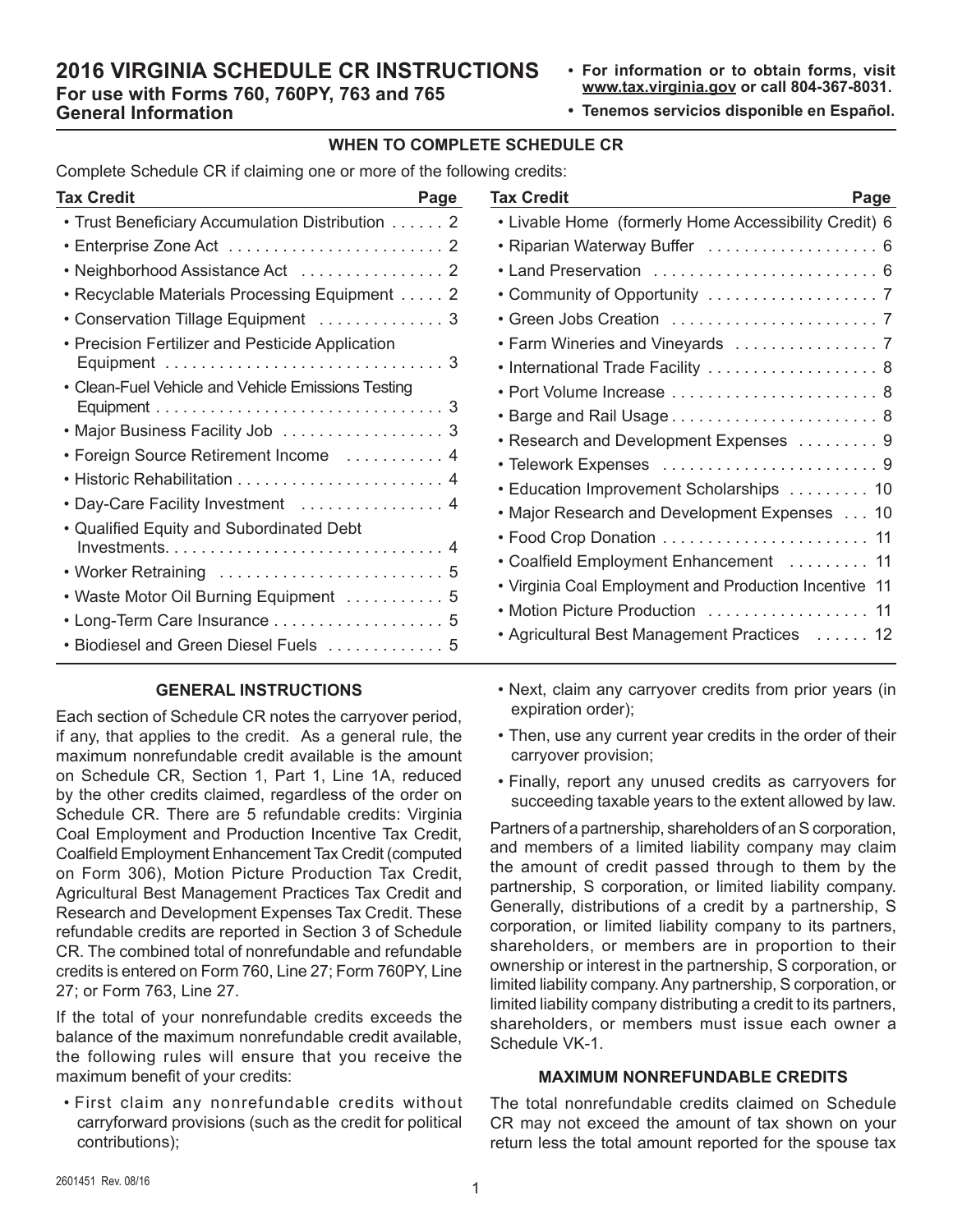adjustment, credit for tax paid to another state, and credit for low-income individuals or Virginia Earned Income Credit.

## **CREDIT DESCRIPTIONS**

### **Trust Beneficiary Accumulation Distribution Credit**

If only claiming the credit set forth under *Va. Code* § 58.1-370 on Schedule CR, enter the amount of this credit on Form 760, Line 27; Form 760PY, Line 27; or Form 763, Line 27. Write "Trust Beneficiary Accumulation Distribution Credit" to the left of the entry box. If you are claiming other credits on Schedule CR, add the amount of this credit to the total on Schedule CR, Section 2, Line 1A. **A schedule showing the credit computation must be attached to your return.**

# **Enterprise Zone Act Credit**

Businesses located within an enterprise zone that have initiated the use of the Enterprise Zone General Income Tax Credit or have a signed agreement with the Commonwealth regarding the use of such credits in place by July 1, 2005, may be eligible, based on job creation, to claim a credit against the tax due on zone taxable income in an amount of 80% of the tax due for the first year and 60% of the tax due for the second through the tenth years. Excess general tax credit, if any, may not be carried forward. Such credits are authorized through the 2019 fiscal year.

In addition, businesses located within an enterprise zone that have initiated the use of the Zone Investment Tax Credit or have a signed agreement with the Commonwealth regarding the use of such credits in place by July 1, 2005, may be eligible for a credit against zone taxable income. The investment credit can be carried forward until the full amount is used. Such credits are authorized through the 2019 fiscal year.

If the annual tax credit requested exceeds the annual appropriation, the Virginia Department of Housing and Community Development will issue a proportionate amount to each qualified business firm requesting the credits. To claim this credit, complete Form 301 and attach to Schedule CR.

For qualification forms and additional information, contact: **Virginia Department of Housing and Community Development, Community Revitalization Office, Main Street Centre, 600 East Main Street, Suite 300, Richmond, VA 23219**, or call **804-371-7030**.

### **Neighborhood Assistance Act Credit**

The Virginia Neighborhood Assistance Act provides tax credits to individuals and businesses that make qualified donations directly to pre-approved Neighborhood Assistance Program organizations whose primary function is to provide educational or other qualified services for the benefit of low-income families. Individuals may receive a credit for a donation of money or marketable securities to an eligible organization. Businesses may receive a credit for a donation of money, marketable securities, property, limited professional services or contracting services. Licensed veterinarians, physicians, dentists, nurses, nurse practitioners, physician assistants, chiropractors, optometrists, dental hygienists, pharmacists, professional counselors, clinical social workers, clinical psychologists, marriage and family therapists, physical therapists, physician specialists, or mediators who donate their services for an approved organization may be eligible for credits. The amount of credit attributable to a partnership or S corporation must be allocated to the partners and shareholders in proportion to their ownership or interest in the partnership or S corporation. Any unused tax credits may be carried forward for the next 5 taxable years. For a list of approved organizations or additional information, contact the **Virginia Department of Social Services, Neighborhood Assistance Program, 801 E. Main Street, Richmond, VA 23219-3301 or the Virginia Department of Education, 21st Floor, P.O. Box 2120, Richmond, VA 23218-2120, Attn: Neighborhood Assistance Tax Credit Program for Education.**

### **Recyclable Materials Processing Equipment Credit**

For taxable years beginning on or after January 1, 1999, and before January 1, 2020, an income tax credit may be claimed for purchases made during the taxable year for machinery and equipment used predominantly in or on the premises of manufacturing facilities or plant units which manufacture, process, compound or produce items of tangible personal property from recyclable materials within the Commonwealth for sale. For purposes of determining "purchase price paid," the taxpayer may use the original total capitalized cost of such machinery and equipment, less capitalized interest. The credit is 20% of such expenditures and cannot exceed 40% of the taxpayer's Virginia income tax liability for the year, computed prior to computing the credit. Any amount unused this year may be carried forward for the next 10 taxable years.

The total amount of credit approved for any tax year may not exceed \$2 million. If the amount of tax credits approved under this section by the Department of Taxation for any taxable year exceeds \$2 million, the Department shall apportion the credits by dividing \$2 million by the total amount of tax credits so approved, to determine the percentage of otherwise allowed tax credits each taxpayer shall receive.

The Virginia Department of Environmental Quality (DEQ) administers the certification of all recycling machinery and equipment. To allow adequate time for the recycling material and equipment to be certified by DEQ, submit a completed Form DEQ 50-11S to DEQ by March 1. Submit your credit application, including the certification you receive from DEQ, to the Department of Taxation by June 1, using Form RMC. Submitting a late application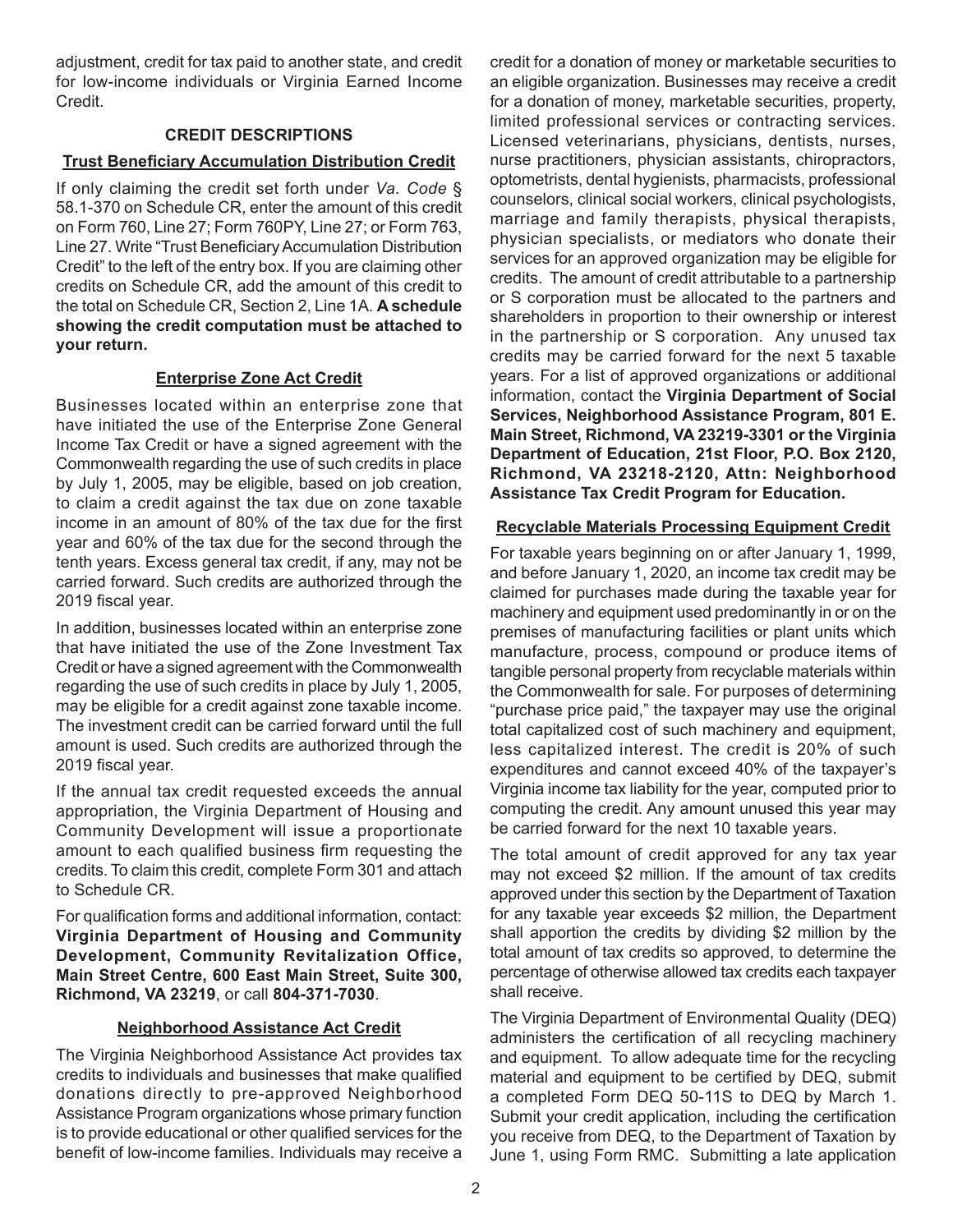will disqualify you from the credit. All approved applicants filing a timely Form RMC will be notified of the allowable credit by September 1. Since the due date for individual income tax returns is May 1, most claimants will need to file the tax return on extension or amend the original return to claim the credit.

For additional information on how to qualify for certification, contact the **Department of Environmental Quality, Equipment Certification Officer, P.O. Box 1105, Richmond, VA 23218** or call **804-698-4145.**

All applications, Forms RMC, must be submitted to the **Virginia Department of Taxation, Credit Unit, P.O. Box 715, Richmond, VA 23218-0715**. This credit requires certification from the Tax Credit Unit to be claimed on your tax return. For form assistance, contact the Tax Credit Unit at the address above or call **804-786-2992**.

## **Conservation Tillage Equipment Credit**

This credit may be claimed by individuals who purchase conservation tillage equipment for the purpose of agricultural production. The tax credit is 25% of conservation tillage equipment expenditures made or \$4,000, whichever is less. The term conservation tillage equipment means a planter, drill, or other equipment used to reduce soil compaction including guidance systems to control traffic patterns that are designed to minimize disturbance of the soil in planting crops, including planters, drills, or other equipment designed to reduce soil compaction which may be attached to equipment already owned.

If the amount of such credit exceeds the taxpayer's liability for the taxable year, the amount that exceeds the tax liability may be carried over to the next 5 taxable years.

Attach a statement to your return showing purchase date, description and credit computation when claiming this credit.

### **Precision Fertilizer and Pesticide Application Equipment Credit**

Any individual engaged in agricultural production for market that has in place a nutrient management plan approved by the local Soil and Water Conservation District by the required tax return filing date may claim a tax credit equaling 25% of all expenditures made by such individual for the purchase of equipment. The amount of the tax credit shall not exceed \$3,750 or the total amount of the tax imposed by this chapter, whichever is less, in the year of purchase. If the amount of such credit exceeds the taxpayer's tax liability for such taxable year, the amount which exceeds the tax liability may be carried over for credit against the income taxes of such individual in the next 5 taxable years until the total amount of the tax credit has been taken.

Qualifying equipment shall be divided into the following categories:

- 1. Sprayers for pesticides and liquid fertilizers;
- 2. Pneumatic fertilizer applicators;
- 3. Monitors, computer regulators, and height adjustable booms for sprayers and liquid fertilizer applicators;
- 4. Manure applicators;
- 5. Tramline adapters; and
- 6. Starter fertilizer banding attachments for planters.

# **Clean-Fuel Vehicle and Vehicle Emissions Testing Equipment Credits**

The Clean-Fuel Vehicle Credit is no longer allowed on the Virginia return. Only carryover credits from prior years are allowed. Previously, taxpayers were permitted to claim the Clean-Fuel Vehicle Credit based on the federal deduction allowed under IRC § 179A or the federal credit allowed under IRC § 30. Since both of these federal provisions have been repealed, taxpayers may no longer claim the Virginia Clean-Fuel Vehicle Credit.

The Vehicle Emissions Testing Equipment Credit is 20% of the purchase or lease price paid during the taxable year for equipment certified by the Department of Environmental Quality (DEQ) for vehicle emissions testing within a locality that is required by law to implement an enhanced vehicle emissions inspection program within any locality adjacent to those localities required to implement the program.

Attach a copy of the Virginia Air Check Station Participation and Services Agreement. For a copy of this agreement, contact Opus Inspection at 703-822-7587. Only expenses listed in the agreement, or dynamometers purchased or leased separately are eligible. You should retain documentation to support your claim for the tax credit because an audit may be conducted to verify any credit claimed under these provisions. You are not required to submit a specific form for the Emissions Testing Equipment Credit.

# **Major Business Facility Job Tax Credit**

Individuals, estates, trusts, corporations, banks, insurance companies and telecommunications companies may claim a Virginia tax credit if the taxpayer creates at least 50 new full-time jobs in connection with the establishment or expansion of a major business facility, and the company is engaged in a qualifying industry in Virginia. If a taxpayer is located in an enterprise zone or in an economically distressed area (as defined by the Virginia Economic Development Partnership), the threshold is reduced from 50 to 25 new full-time jobs. Credits will be recaptured proportionately if employment decreases during the 5 years following the initial credit year.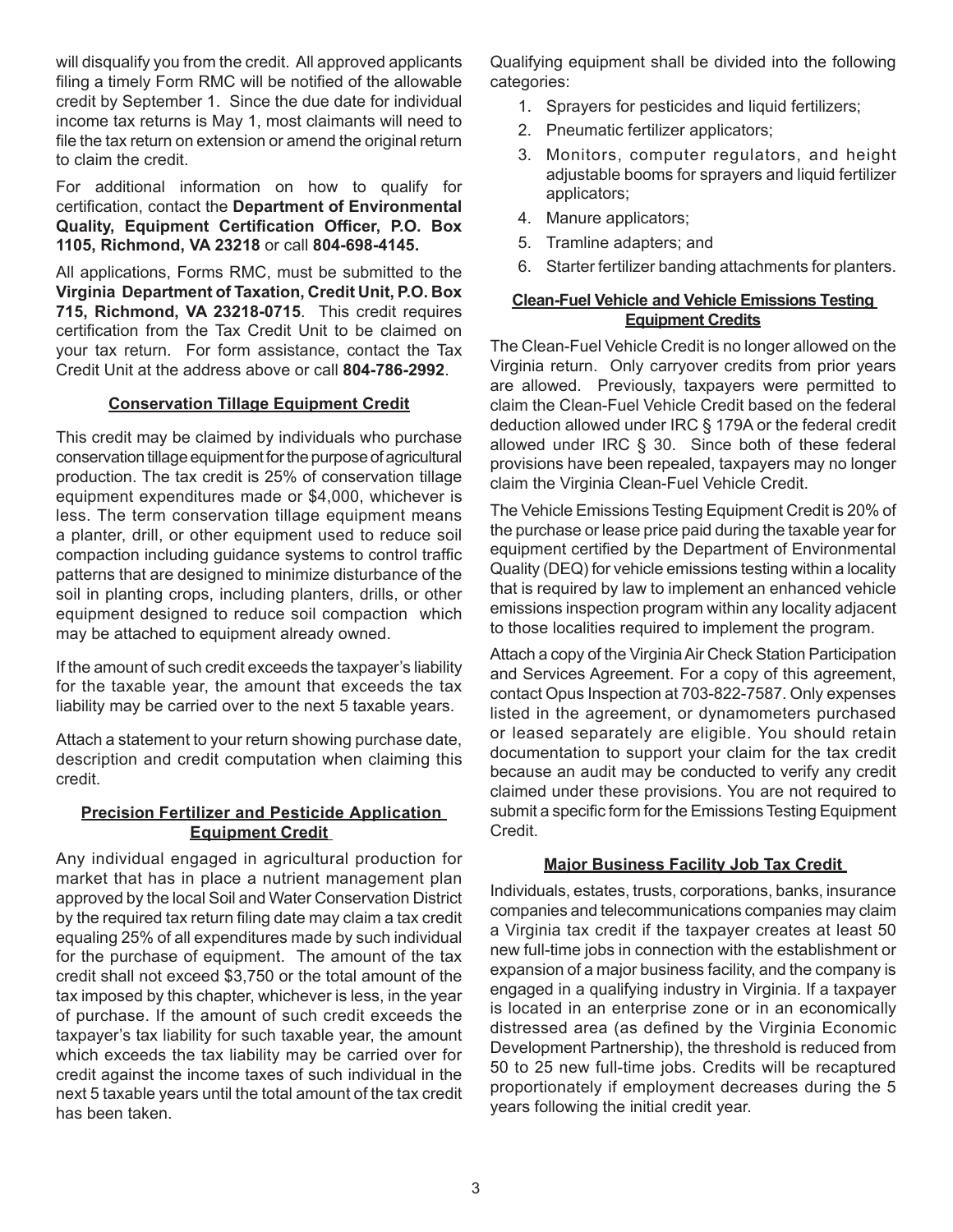This nonrefundable credit is equal to \$1,000 per qualifying new job in excess of the 50/25 job threshold in enterprise zones or economically distressed areas. This credit is spread ratably over 2 years for taxpayers whose initial credit year begins on or after January 1, 2009. The credit only applies to facilities where an announcement to expand or establish such a facility was made on or after January 1, 1994. The credit must be claimed ratably beginning with the taxable year following the year in which the facility is established or expanded, or the new qualifying jobs are added. Unused credits may be carried forward for the next 10 taxable years. A qualified business firm receiving an Enterprise Zone Job Creation Grant under *Va. Code* § 59.1-547 shall not be eligible to receive a Major Business Facility Job Tax Credit for any job used to qualify for the Enterprise Zone Job Creation Grant.

To apply for this credit, complete **Form 304**. All applications must be submitted to the **Department of Taxation, Tax Credit Unit, P.O. Box 715, Richmond, VA 23218-0715** 90 days prior to the due date of your return. A letter will be sent to certify the credit. To claim this credit, complete Section 1, Part 9 of Schedule CR.

### **Foreign Source Retirement Income Tax Credit**

A credit is available to Virginia residents who paid income tax to a foreign country on pension or retirement income derived from past employment in a foreign country, provided that such income is included in Virginia taxable income for the taxable year. For purposes of computing the credit, the foreign currency must be converted to U.S. dollars using the prevailing exchange rate that most nearly reflects the value of the currency at the time the taxes were actually paid to the foreign country. *If you filed separately in the foreign country, but are filing jointly in Virginia, enter only the Virginia taxable income attributable to the filer whose income was taxed by the foreign country.*  For the purposes of this credit, United States territories are considered foreign countries. Any foreign country that does not qualify for the federal tax credit (under IRC § 901(j)) does not qualify for this Virginia credit. To claim this credit, complete Schedule CR and attach a copy of the return filed in the foreign country or other proof of tax payment to the foreign country.

# **Historic Rehabilitation Tax Credit**

Individuals, estates, partnerships, trusts or corporations incurring eligible expenses in the rehabilitation of a certified historic structure are entitled to claim a credit against individual income tax, fiduciary income tax, corporation income tax, the bank franchise tax, and taxes imposed against insurance companies and utility companies. The credit is equal to 25% of eligible rehabilitation expenses. To qualify for this credit, the cost of the rehabilitation must equal at least 50% (25% if the building is an owneroccupied residence) of the assessed value of the building for local real estate tax purposes in the year preceding

the start of the rehabilitation. The rehabilitation work must be certified by the Virginia Department of Historic Resources as consistent with the Secretary of the Interior's Standards for Rehabilitation. The request for certification of the completed project must be submitted within 1 year of the completed work. Any unused credit may be carried forward for 10 years. Applications for certification may be obtained by contacting the **Virginia Department of Historic Resources, 2801 Kensington Avenue, Richmond, VA 23221, 804-367-2323,** or visiting **www. dhr.virginia.gov.** 

## **Day-Care Facility Investment Tax Credit**

This credit expired December 31, 2013, and no credits may be claimed for taxable years beginning after that date. Only carryover credits from prior years are allowed. For additional information, contact the **Department of Taxation, Tax Credit Unit, P. O. Box 715, Richmond, VA 23218-0715**, or call **804-786-2992**.

### **Qualified Equity and Subordinated Debt Investments Tax Credit**

Taxpayers making a "qualified investment" in the form of equity or subordinated debt in a "qualified business" may be eligible for this credit. Businesses may apply for designation as a qualified business using **Form QBA**. The qualification is **valid** only for the calendar year of the application. Therefore, the business needs to reapply each year for qualification. To qualify, the business must meet the following criteria: (1) have annual gross revenues of no more than \$3 million in its most recent fiscal year, (2) have its principal office or facility in the Commonwealth, (3) be engaged in business primarily in or having substantially all of its production in the Commonwealth and (4) have not obtained during its existence more than \$3 million in aggregate gross cash proceeds from the issuance of its equity or debt investments (not including commercial loans from chartered banking or savings and loan institutions).

Taxpayers may claim a credit equal to 50% of the qualified business investments made during the taxable year. For the 2014 taxable year, the total amount of credit approved may not exceed \$5 million. One-half of this amount must be allocated to commercialization investments and the other half is available for all other qualifying investments. If credit applications for either half exceed the allowed amount, the credits for that half will be prorated. However, if credit applications for either half are less than the allowed amount, the balance will be available for allocation to the other type of credit. The total amount of credit that may be used per taxpayer per taxable year may not exceed \$50,000. This credit is nonrefundable; however, any unused tax credits may be carried forward for the next 15 years. Equity and debt investments held in connection with a qualified business investment must be held by the investor for at least 3 full calendar years following the calendar year for which the credit is allocated, except in certain instances. If the holding period is not met, the unused credit amount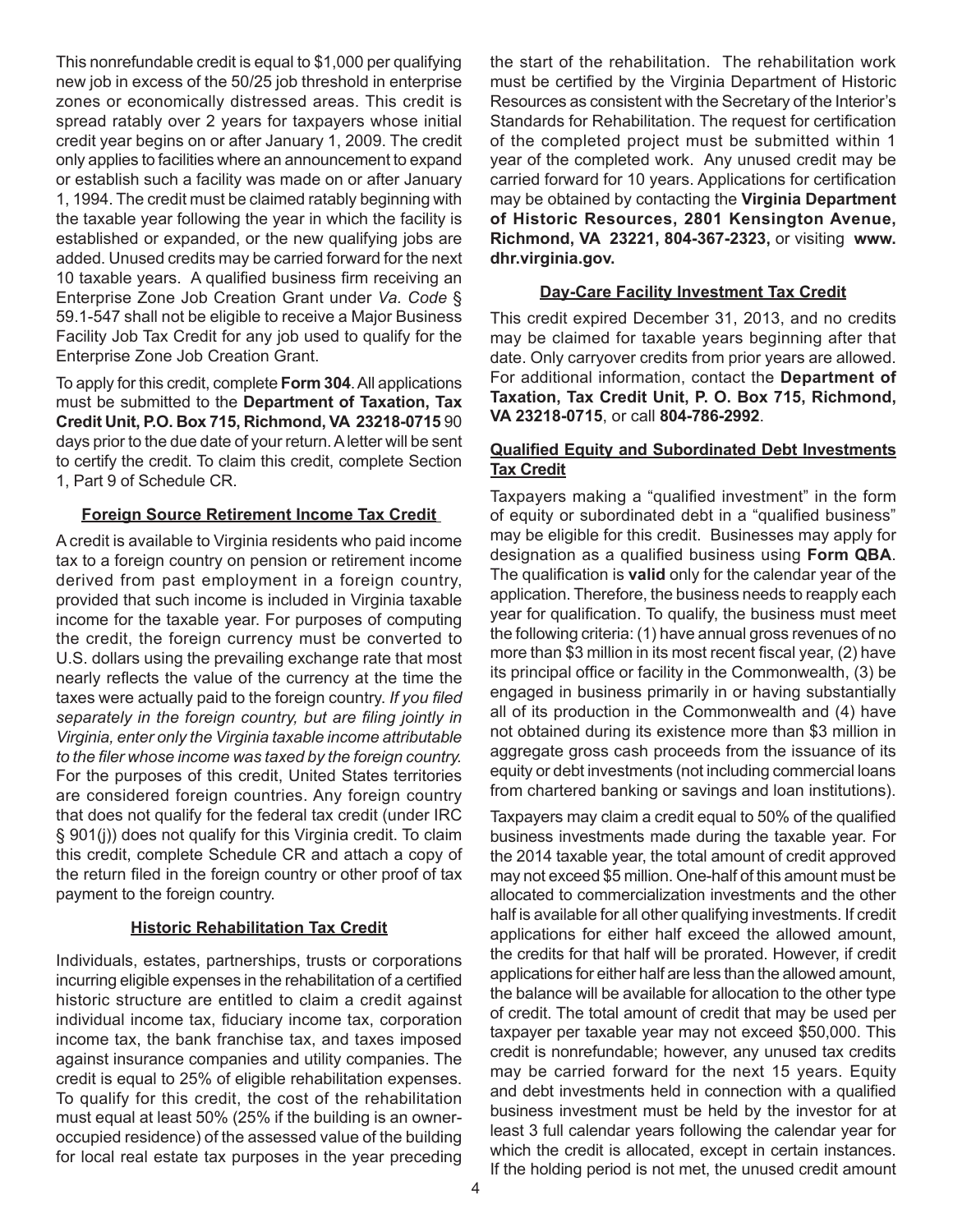will be forfeited, and an assessment will be issued for the amount used to which shall be added interest, computed at the rate of 1% per month, compounded monthly from the date the tax credits were claimed.

Taxpayers cannot receive a grant from the Small Business Investment Grant Fund and claim the Qualified Equity and Subordinated Debt Investments Tax Credit for the same investment.

This credit requires **pre-approval** by the **Department of Taxation.** Investors must apply to the Department by April 1 of the year following the year the investment was made using **Form EDC. Taxpayers filing Form EDC after April 1 will be denied this credit.** All approved investors filing a timely **Form EDC** will be notified of the allowable credit by June 30. Since the tax return of most individuals is due May 1, most investors will need to file a return on extension or amend their original return to claim the credit.

Pass-Through Entities must file **Form PTE** with the Department of Taxation at least 60 days before filing their income tax return. A copy of the certification letter from the Department is a required attachment to **Form PTE**.

Visit the Department's website at **www.tax.virginia. gov** to obtain **Form QBA, Form EDC** and **Form PTE.** Information on the application process is also available from the **Virginia Department of Taxation, Tax Credit Unit, P. O. Box 715, Richmond, VA 23218-0715,** or call **804-786-2992.**

# **Worker Retraining Tax Credit**

This credit allows an employer to claim a tax credit for the training costs of providing eligible worker retraining to qualified employees. "Eligible worker retraining" includes noncredit courses that are approved by the Virginia Economic Development Partnership (VEDP) and that are provided by any of the Commonwealth's community colleges or a private school. Eligible worker retraining programs also include courses (both credit and noncredit) undertaken through an apprenticeship agreement approved by the Virginia Apprenticeship Council. The credit is 30% of all expenditures paid or incurred by the employer during the taxable year, subject to certain limitations. For taxable years beginning prior to January 1, 2013, if the eligible worker retraining consists of courses conducted at a private school, the credit cannot exceed \$100 per qualified employee annually. For taxable years beginning on or after January 1, 2013, if the eligible worker retraining consists of courses conducted at a private school, the credit cannot exceed \$200 per qualified employee annually, or \$300 per qualified employee annually if the eligible training includes retraining in a STEM or STEAM discipline. A STEM or STEAM discipline is defined as a science, technology, engineering, mathematics or applied mathematics related discipline, as determined by DBA, and includes a health care related discipline.

Employers must apply for certification of the amount of allowable credit using **Form WRC**, Worker Retraining Tax Credit, by April 1 of the year following the year in which the training expenses were paid or incurred, before claiming the credit on their income tax return. All approved businesses filing a timely **Form WRC** will be notified of their allowable credit by June 30. The maximum Worker Retraining Credits granted to all employers is limited to \$2,500,000 annually. If the total credits approved exceed this amount, each will be prorated. The credit is allowable against individual income tax, fiduciary income tax, corporation income tax and the bank franchise tax. The credit is also allowable against taxes imposed upon insurance companies and utility companies (under *Va. Code* §§ 58.1-2500 et seq. and 58.1-2620 et seq.). This credit is nonrefundable, but excess credit may be carried forward for the next 3 taxable years. To claim this credit, complete Section 1, Part 16 of Schedule CR. For information on pre-approved apprenticeship programs, contact the **Virginia Department of Labor and Industry**  at **804-225-4362.** For information on noncredit course approval, contact: **Virginia Economic Development Partnership, 901 East Byrd Street, Richmond, VA 23219** or call **(804) 786-2382.**

# **Waste Motor Oil Burning Equipment Credit**

A business that operates a business facility in Virginia that accepts waste motor oil from the public is allowed a tax credit equal to 50% of the purchase price paid for equipment during the taxable year, provided that the equipment is used exclusively for burning waste motor oil at the business facility. The total credit allowed per taxpayer per taxable year is limited to \$5,000. Taxpayers successfully applying for equipment certification with the Department of Environmental Quality by filing Form DEQ 50-12 will receive a statement from that agency certifying that the equipment is used for burning waste motor oil. For additional information concerning equipment qualifying for this credit or to apply for tax credit certification, contact: **Virginia Department of Environmental Quality, Attention: Equipment Certification Officer, P.O. Box 1105, Richmond, VA 23218,** or call **804-698-4145.**

# **Long-Term Care Insurance Tax Credit**

This credit expired December 31, 2013, and no credits may be claimed for taxable years beginning after that date. Only carryover credits from prior years are allowed. For more information, contact: **Virginia Department of Taxation, Tax Credit Unit, P.O. Box 715, Richmond, VA 23218-0715,** or call **804-786-2992.**

### **Biodiesel and Green Diesel Fuels Tax Credit**

Beginning on January 1, 2008, a credit is available for Virginia biodiesel and green diesel fuel producers who produce up to 2 million gallons of fuel per year. This credit is only available during the first 3 years of production.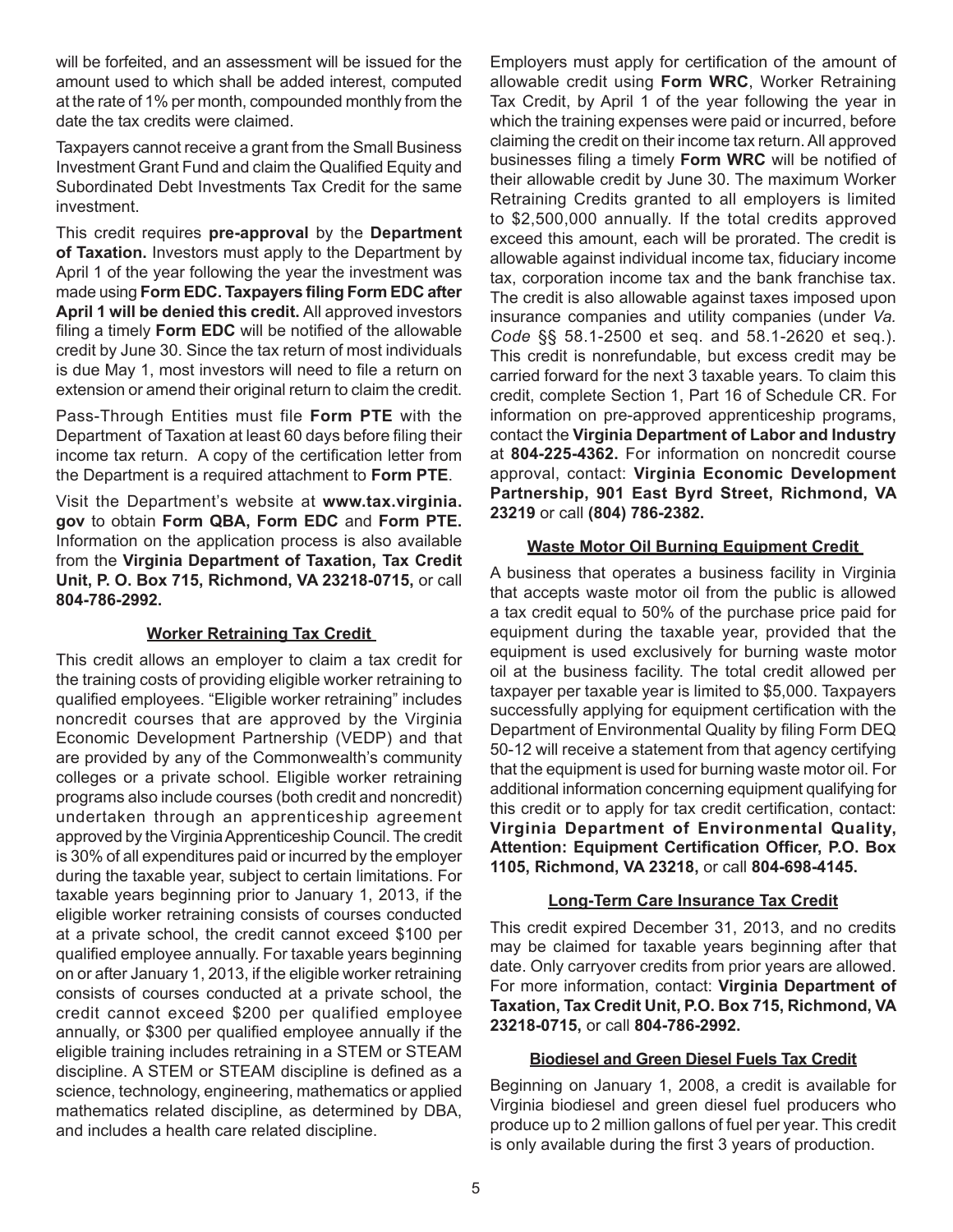**Form BFC** is used to apply to the Virginia Department of Taxation for a Biodiesel and Green Diesel Fuels Tax Credit after the Department of Mines, Minerals, and Energy has certified that you have satisfied all the requirements of *Va. Code* § 58.1-439.12:02.

The amount of the credit is \$0.01 per gallon, not to exceed \$5,000 annually. Any credit not used for the taxable year may be carried over to the next 3 taxable years. The amount of the credit allowed cannot exceed the tax liability for the tax year the credit is being claimed.

The amount of the credit attributable to a partnership, electing small business corporation (S corporation), or limited liability company must be allocated to the individual partners, shareholders, or members in proportion to their ownership or interest within the business entity using **Form PTE**.

The credit may be transferred to another taxpayer. The transfer of the credit must be completed before the end of a tax year in order to use the credit for that tax year. For more information, contact: **Virginia Department of Taxation, Tax Credit Unit, P.O. Box 715, Richmond, VA 23218-0715,** or call **804-786-2992.**

### **Livable Home Tax Credit**

Individuals or licensed contractors may be eligible for an income tax credit of up to \$5,000 for the purchase or construction of a new accessible residence or up to 50% of the cost of retrofitting activities on an existing residence, not to exceed \$5,000. Any tax credit that exceeds the eligible individual's or licensed contractor's tax liability may be carried forward for up to 7 years. If the total amount of tax credits issued under this program exceeds \$1 million in a fiscal year, Virginia Department of Housing and Community Development (DHCD) will prorate the amount of credits among the eligible applicants. Individuals or licensed contractors must obtain pre-approval before claiming the credit on their income tax returns. Applications are to be filed with the DHCD by February 28 of the year following the year in which the purchase/construction or retrofitting was completed. Documentation must be submitted with the application. Enter any carryforward amount of the Livable Home Tax Credit in Section 1, Part 20, Line B of Schedule CR. For more information, contact: **Virginia Department of Housing and Community Development, Special Needs Housing, Main Street Centre, 600 East Main Street, Suite 300, Richmond, VA 23219,** or call **804-371-7124.**

## **Riparian Forest Buffer Protection for Waterways Tax Credit**

Individuals, trusts and corporations may qualify for an income tax credit of 25% of the value of the timber on land designated as a riparian buffer for a waterway. The credit may not exceed \$17,500 or the total amount of tax, whichever is less. To apply for this credit, file Department of Forestry (DOF) Form 179 with DOF or apply online at **www.dof.virginia.gov**.

A riparian buffer is a wooded area of land adjacent to a waterway on which timber may be harvested. In order to receive the credit, the owner of such land must refrain from harvesting more than 50% of the timber from tracts designated as riparian buffers. The buffer must be at least 35 feet wide and no more than 300 feet. There must also be a Forest Stewardship Plan and annual certification of compliance for each tract. The buffer must remain in place for at least 15 years. The land that is the subject of this credit cannot be the subject of this credit again for 15 years after it was first taken. The credit may be carried over for the succeeding 5 taxable years. For more information, contact: **Virginia Department of Forestry, 900 Natural Resources Dr., Suite 800, Charlottesville, VA 22903,**  or call **434-977-6555.** 

# **Land Preservation Tax Credit**

This tax credit is for taxpayers that convey land or interest in land located in Virginia to a public or private agency eligible to hold such land or interests for conservation or preservation purposes. The conveyance must be in perpetuity.

Credits for conveyances made in 2007 and thereafter are equal to 40% of the land's fair market value. All fair market valuations must be substantiated by a "qualified appraisal" and prepared by a "qualified appraiser," as those terms are defined under applicable federal law and regulations governing charitable contributions. Beginning with calendar year 2015, the maximum amount of credits that may be issued in a calendar year may not exceed \$75 million. For taxable years 2009, 2010, and 2011, the total amount of credit per taxpayer per taxable year was limited to \$50,000 or the total tax liability, whichever was less. For the taxable years 2012, 2013 and 2014, the credit limit per taxpayer per taxable year was \$100,000. For the taxable years 2015 and 2016 the credit limit per taxpayer per taxable year is \$20,000. For the tax year 2017 and thereafter the credit will be limited to \$50,000 per taxpayer per taxable year. However, for any fee simple donation of land conveyed to the Commonwealth on or after January 1, 2015, the amount of the credit claimed shall not exceed \$100,000 for each taxable year, provided that no part of the charitable contributions deduction under § 170 of the Internal Revenue Code related to such fee simple donation is allowable by reason of a sale or exchange of property. For taxpayers affected by the 2009 and 2010 usage limit, an additional 2-year carryforward will be added to the credit. For taxpayers affected by the 2011 usage limit, an additional 3 year carryforward will be added to the credit. Any unused credit not affected by the usage limits will retain the original carryforward periods (5 years for donations originating prior to January 1, 2007 and 10 years for donations originating on or after January 1, 2007).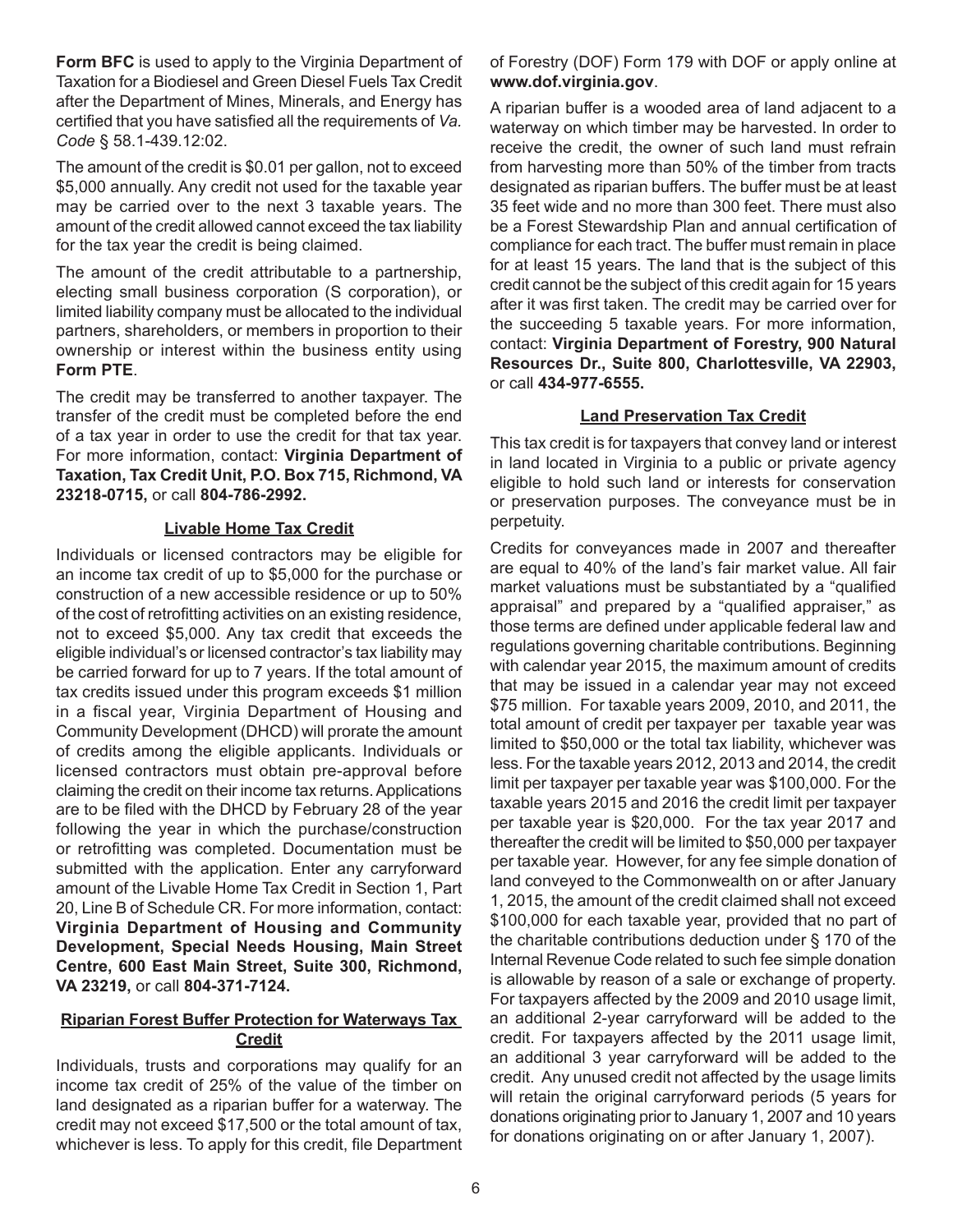Any taxpayer holding a Land Preservation Tax Credit that originated on or after January 1, 2002, may transfer unused but otherwise allowable credit for use by another taxpayer on Virginia income tax returns. Transfers and pass-through allocations derived from donations recorded on or after January 1, 2007, are subject to a fee. See Schedule A of Form LPC-1 or Form LPC-2 for further information.

A subtraction is allowed for any gain or income recognized by a taxpayer on the application of a Land Preservation Tax Credit against a Virginia income tax liability, to the extent the gain is included in and not otherwise subtracted from federal adjusted gross income. The transfer of the credit and its application against a tax liability shall not create gain or loss for the transferor or the transferee.

Before claiming the credit, complete and file Form LPC-1 and/or Form LPC-2 with the Department of Taxation at least 90 days before filing your income tax return. Additionally, applicants filing for tax credits of \$1 million or more must apply to the Department of Conservation and Recreation to receive verification of the conservation value. The Department of Taxation will issue a letter acknowledging the amount of the credit. For assistance, contact the **Virginia Department of Taxation, Tax Credit Unit, P. O. Box 715, Richmond, VA 23218-0715,** or call **804-786-2992.**

## **Community of Opportunity Tax Credit**

The Community of Opportunity Tax Credit provides Virginia income tax credits to landlords with qualified housing units located in census tracts with poverty rates of less than 10% in the Richmond Metropolitan Statistical Area who participate in the Housing Choice Voucher program.

The amount of tax credit for an eligible property is equal to 10% of the annual fair market rent for that specific unit and prorated when units are qualified for less than the full tax year. Prorations are based on full calendar months. A landlord may receive tax credits on 1 or more units within the same taxable year. Credits taken for any tax year cannot exceed the tax liability for that year. Credits not taken for the year for which they are allocated may be carried forward, but cannot be carried forward for more than 5 years.

Should eligible applications received by the March 1 deadline exceed the annual appropriation, tax credits will be prorated based on the total amount of qualified requests received and the total amount of credits available. If the annual appropriation for tax credits is not fully allocated based on qualified applications received by the March 1 deadline, the remaining balance will be allocated on a first-come, first-served basis. Unused balances will not be allocated more than 3 years after the taxable year in which they were first made available.

Credits granted to a partnership, limited liability company, or electing small business corporation (S corporation) shall be allocated to the individual partners, members, or shareholders in proportion to their ownership or interest in such business entity. The landlord must assume responsibility for distributing credits in this manner.

For additional information, please contact: **Virginia Department of Housing and Community Development, Main Street Centre, 600 East Main Street, Suite 300, Richmond VA 23219**, or call **804-371-7000**.

## **Green Jobs Creation Credit**

For taxable years beginning on and after January 1, 2010, but before January 1, 2018, a \$500 income tax credit is allowed for the creation of green jobs paying an annual salary in excess of \$50,000. Each taxpayer is allowed a credit for up to 350 new green jobs. In order to qualify for the tax credits, the taxpayer must have created the green job and filled it during the taxable year in which the credit is claimed. The credit is allowed for the taxable year in which the job has been filled for at least 1 year and for each of the 4 succeeding taxable years, provided that the job is continuously filled during the respective taxable year. Any unused tax credits may be carried over for 5 taxable years.

To apply for this credit, complete and file **Form GJC** with the **Department of Taxation, Tax Credit Unit, P. O. Box 715, Richmond, VA 23218-0715. All applications must be submitted at least 90 days prior to the due date of your return.** Approved applicants will receive a letter from the Department certifying their credit. **To claim the credit you must complete Section 1, Part 24 of Schedule CR.**

For assistance, contact the **Department of Taxation, Tax Credit Unit, P. O. Box 715, Richmond, VA 23218-0715,**  or call **804-786-2992.**

### **Farm Wineries and Vineyards Tax Credit**

For taxable years beginning on and after January 1, 2011, an individual and corporate income tax credit is available for Virginia farm wineries and vineyards in an amount equal to 25% of the cost of all qualified capital expenditures made in connection with the establishment of new Virginia farm wineries and vineyards and capital improvements made to existing Virginia farm wineries and vineyards.

The total amount of tax credits available for a calendar year cannot exceed \$250,000. If applications for this credit exceed \$250,000, the Department of Taxation will allocate the credits on a pro rata basis. Any credit amounts that exceed a taxpayer's liability can be carried forward for 10 years. Taxpayers cannot claim both this credit and a federal deduction for the same expenses under IRC § 179.

The business must apply by April 1st using **Form FWV**. Submitting a late application will disqualify you from the credit. All applications must be sent to the **Virginia Department of Taxation, Tax Credit Unit, P.O. Box 715, Richmond, VA 23218-0715**. This credit requires certification from the Tax Credit Unit to be claimed on your tax return. A letter will be sent to certify the credit.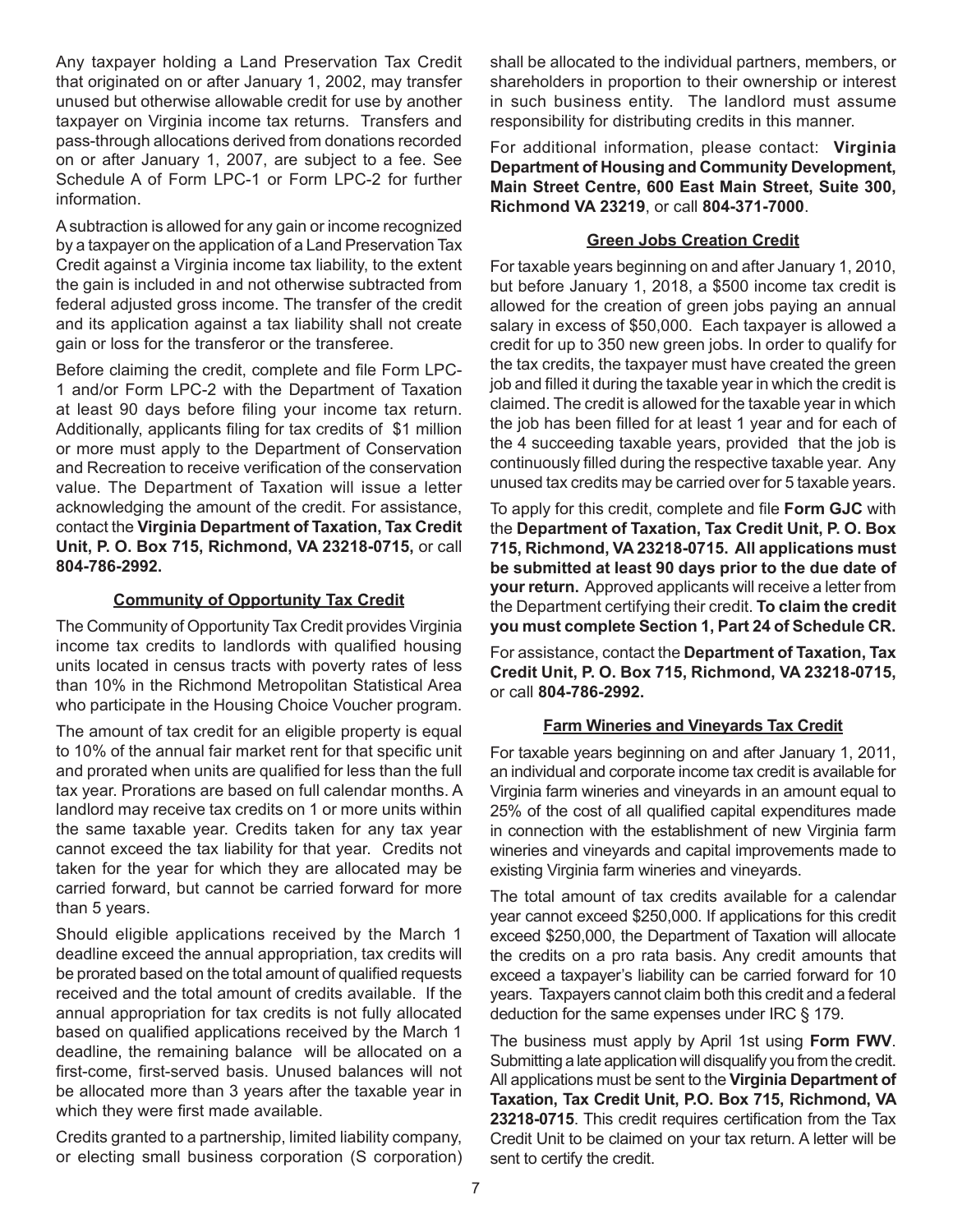For assistance, contact the **Department of Taxation, Tax Credit Unit, P. O. Box 715, Richmond, VA 23218-0715,**  or call **804-786-2992.**

### **International Trade Facility Tax Credit**

For taxable years beginning on or after January 1, 2011, but before January 1, 2022, an income tax credit is allowed for either increasing jobs related to an international trade facility or capital investment in an international trade facility. Taxpayers can elect to claim either credit, but cannot claim both credits in the same taxable year. The amount of the credit is equal to \$3,500 per new qualified full-time employee that results from increased qualified trade activities by the taxpayer or 2% of the amount of capital investment made by the taxpayer to facilitate the increased eligible trade activities.

No more than \$1.25 million in tax credits can be issued in any fiscal year. If the amount of tax credits requested exceeds \$1.25 million, the credits will be allocated proportionately among all qualified taxpayers. The Virginia Department of Taxation will determine the credit amount for the taxable year and provide a written certification to each taxpayer. The amount of the credit will be limited to 50% of the taxpayer's tax liability for the taxable year. Any unused credit amount can be carried forward for 10 years.

The business must apply by April 1st using **Form ITF**. Submitting a late application will disqualify you from the credit. All applications must be sent to the **Virginia Department of Taxation, Tax Credit Unit, P.O. Box 715, Richmond, VA 23218-0715**. This credit requires certification from the Tax Credit Unit to be claimed on your tax return. A letter will be sent to certify the credit. For assistance contact the **Department of Taxation, Tax Credit Unit, P. O. Box 715, Richmond, VA 23218-0715** or call **804-786-2992.**

### **Port Volume Increase Tax Credit**

For taxable years beginning on or after January 1, 2011, but before January 1, 2022, a taxpayer that is an agricultural entity, a manufacturing-related entity (manufacturer or distributor of manufactured goods) or a mineral and gas entity that uses Virginia maritime port facilities and increases its port cargo volume through these facilities may be eligible to claim this tax credit.

To qualify for the credit, a taxpayer must generally increase its port cargo volume at Virginia port facilities in a single calendar year by 5% over its base year port cargo volume. Base year port cargo volume is equal to the total amount of net tons of noncontainerized cargo or 20-foot equivalent units (TEUs) or units of roll-on/roll-off cargo actually transported by way of a waterborne ship or vehicle through a port facility during the 2015 calendar year or the first calendar year in which it meets the requirements of 75 tons of noncontainerized cargo, 10 loaded TEUs or 10 units of roll-on/roll-off cargo. Base year cargo volume must be recalculated each calendar year after the initial base year. The amount of the credit is generally equal to \$50 for each TEU, unit of roll-on/roll-off cargo, or 16 net tons of noncontainerized cargo above the base year port cargo volume. However, a qualifying major facility may apply for a credit equal to \$50 for each TEU unit of roll-on/roll-off cargo, or 16 net tons of noncontainerized cargo transported through a port facility during the major facility's first calendar year.

Any taxpayer claiming this credit must first submit an application to the Virginia Port Authority by March 1 of the calendar year after the taxable year in which the increase in port cargo volume occurs. The maximum amount of tax credits is capped at \$3.2 million for each calendar year. If, on March 15 of each year, the cumulative amount of tax credits requested by qualifying taxpayers for the prior year exceeds \$3.2 million, the credits will be prorated among the qualifying taxpayers who requested the credit. A qualifying taxpayer is generally not permitted to receive more than \$250,000 each calendar year. However, if, on March 15 of each year, the \$3.2 million credit amount is not fully allocated among qualifying taxpayers, those taxpayers who have already been allocated a credit for the prior year are allowed a pro rata share of the remaining credit amount. Any unused tax credits may be carried over for 5 taxable years.

For more information, contact: **Virginia Port Authority, 600 World Trade Center, Norfolk, VA 23510**, or call **800-446- 8098**.

## **Barge and Rail Usage Tax Credit**

For taxable years beginning on and after January 1, 2011, but before January 1, 2022, a business may receive an income tax credit for the usage of barge and rail to move cargo containers throughout the Commonwealth rather than using trucks or other motor vehicles on the Commonwealth's highways.

The amount of the credit is \$25 per 20-foot equivalent unit (TEU) or 16 tons of noncontainerized cargo or 1 unit of roll-on/roll-off cargo moved by barge or rail. To receive this credit, an international trade facility is required to apply to the Department. No more than \$500,000 in tax credits can be issued in any fiscal year. The Department will determine the allowable credit amount for the taxable year and provide a written certification of the credit amount to each taxpayer. Taxpayers can claim this credit against the individual income tax, the corporate income tax, the tax on estates and trusts, the bank franchise tax, the insurance premiums tax, and the tax on public service corporations. Any unused tax credits may be carried over for 5 taxable years.

The business must apply by April 1st using **Form BRU**. Submitting a late application will disqualify you from the credit. All applications must be sent to the **Virginia Department of Taxation, Tax Credit Unit, P.O. Box 715, Richmond, VA 23218-0715.** This credit requires certification from the Tax Credit Unit to be claimed on your tax return. A letter will be sent to certify the credit.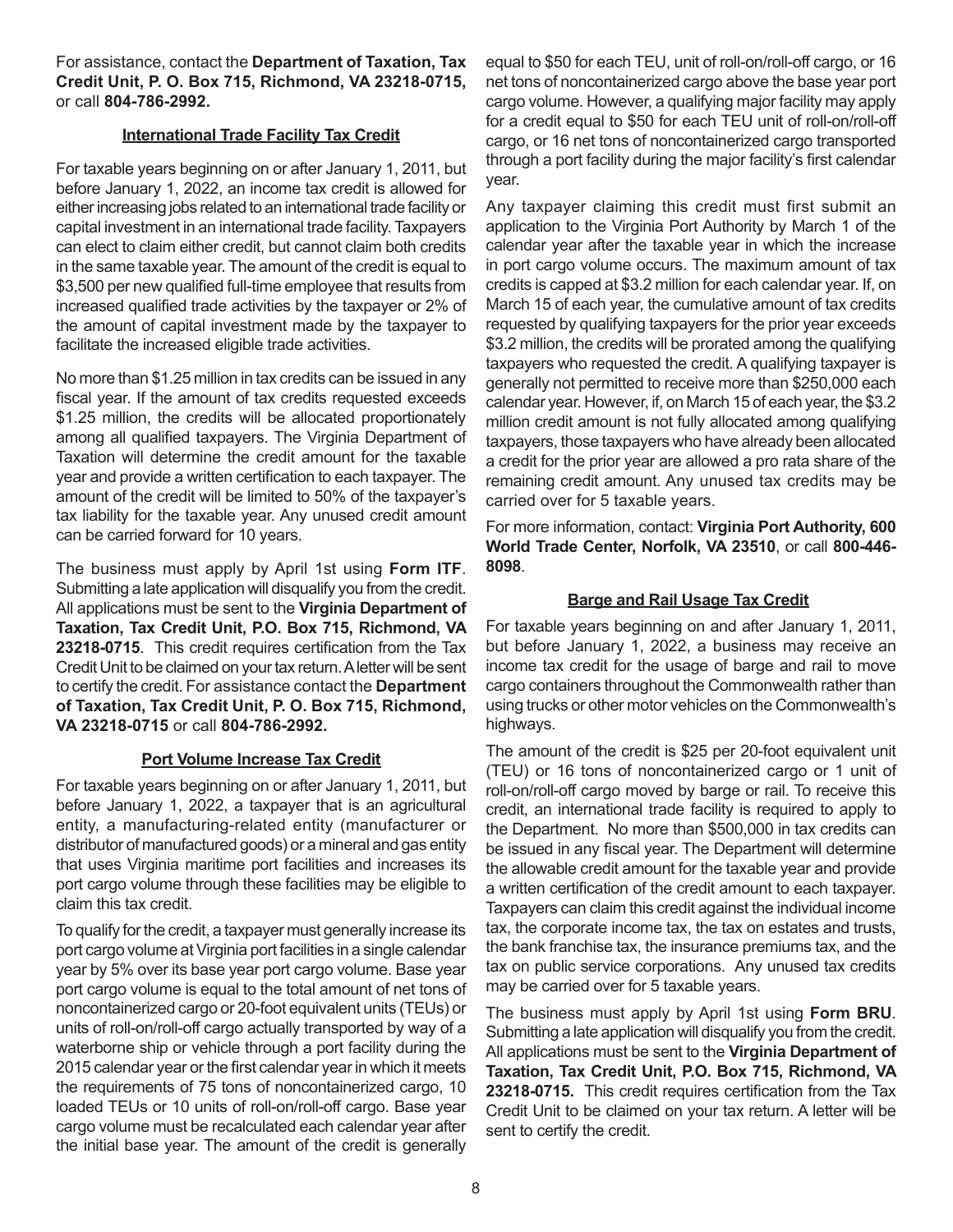#### **Research and Development Expenses Tax Credit**

A refundable individual and corporate income tax credit is allowed for qualified research and development expenses for taxable years beginning on or after January 1, 2011, but before January 1, 2022. The tax credit is equal to (i) 15% of the first \$300,000 in Virginia qualified research and development expenses, or (ii) 20% of the first \$300,000 of Virginia qualified research and development expenses if the research was conducted in conjunction with a Virginia public or private college or university, to the extent the expenses exceed a base amount.

For taxable years beginning on or after January 1, 2016, taxpayers may elect to determine the credit using a simplified method. Under the simplified method, the credit is equal to 10% of the difference of (i) the Virginia qualified research and development expenses paid or incurred by the taxpayer during the taxable year; and (ii) 50% of the average Virginia qualified research and development expenses paid or incurred by the taxpayer for the 3 taxable years immediately preceding the taxable year for which the credit is being determined. If a taxpayer electing to use the simplified method did not pay or incur Virginia qualified research and development expenses in any 1 of the 3 taxable years immediately preceding the taxable year for which the credit is being determined, the credit is equal to 5% of the Virginia qualified research and development expenses paid or incurred by the taxpayer during the taxable year. A taxpayer may claim up to \$45,000 of credits for a taxable year, or \$60,000 of credits for a taxable year if the Virginia qualified research was conducted in conjunction with a Virginia public or private college or university.

There is a cap on the total amount of credits allowed in any fiscal year. If the total amount of approved tax credits is less than the credit cap amount, the Department of Taxation will allocate the remaining amount to the taxpayers already approved for the tax credit on a pro rata basis. If the total amount of approved credits exceeds the credit cap amount, the Department will allocate credits on a pro rata basis. The maximum annual amount of tax credits that may be issued is \$7 million.

No taxpayer may claim both the Research and Development Expenses Tax Credit and the Major Research and Development Expenses Tax Credit for the same taxable year.

The business must apply by July 1st using Form RDC. Taxpayers electing to use the primary method determine the proposed credit amount must complete Section 1 - Primary Credit Calculation. Taxpayers electing to use the simplified method to determine the proposed credit amount must complete Section 2 - Alternative Simplified Credit Calculation. Submitting a late application will disqualify you for the credit. All applications must be sent to the **Virginia Department of Taxation, Tax Credit Unit, P.O. Box 715, Richmond, VA 23218-0715**. This credit requires certification from the Tax Credit Unit in order to be claimed on your tax return. A letter will be sent to certify the credit.

The amount of the credit attributable to a partnership, electing small business corporation (S corporation), or limited liability company (LLC) must be allocated to the individual partners, shareholders, or members in proportion to their ownership or interest in the business entity using Form PTE within 30 days after the credit is granted.

Any taxpayer that is allowed a Research and Development Expenses Tax Credit is not allowed to use the same expenses as the basis for claiming any other Virginia tax credit. Research and development expenses that are paid or incurred for research conducted in Virginia on human cells or tissue derived from induced abortions or from stem cells obtained from embryos do not qualify for the credit. However, if a taxpayer engages in research in Virginia on human cells or tissue derived from induced abortions or from stem cells obtained from human embryos, it may receive a nonrefundable credit for other Virginia qualified research and development expenses. If the amount of nonrefundable credit that a taxpayer is allowed to claim exceeds the taxpayer's tax liability for the taxable year, then the excess amount of credit will not be refunded to the taxpayer and cannot be carried over to future taxable years.

If you did not conduct embryonic stem cell research in Virginia, then the tax credit is refundable. Enter the amount of the credit that is allowed on Schedule CR, Section 3, Part 4, Line 4A.

If you did conduct embryonic stem cell research in Virginia, then the tax credit is nonrefundable. Enter the amount of the credit that is allowed on Schedule CR, Section 1, Part 30.

### **Telework Expenses Tax Credit**

The Telework Expenses Tax Credit is an individual and corporate income tax credit for employers who (1) incur eligible telework expenses pursuant to a telework agreement or (2) conduct telework assessments. This credit is equal to the amount of expenses incurred during the January 1, 2012 to January 1, 2017 calendar years and must be for eligible telework expenses incurred during the calendar year that ends during the taxable year. The amount of the credit cannot exceed \$50,000 per year for each employer.

To qualify for a credit for eligible telework expenses incurred pursuant to a telework agreement, the employer must enter into a signed telework agreement with the teleworking employee on or after July 1, 2012, but before January 1, 2017. This telework agreement must be in accordance with policies set by the Department of Rail and Public Transportation (DRPT). Such policies are available on the Telework!VA website at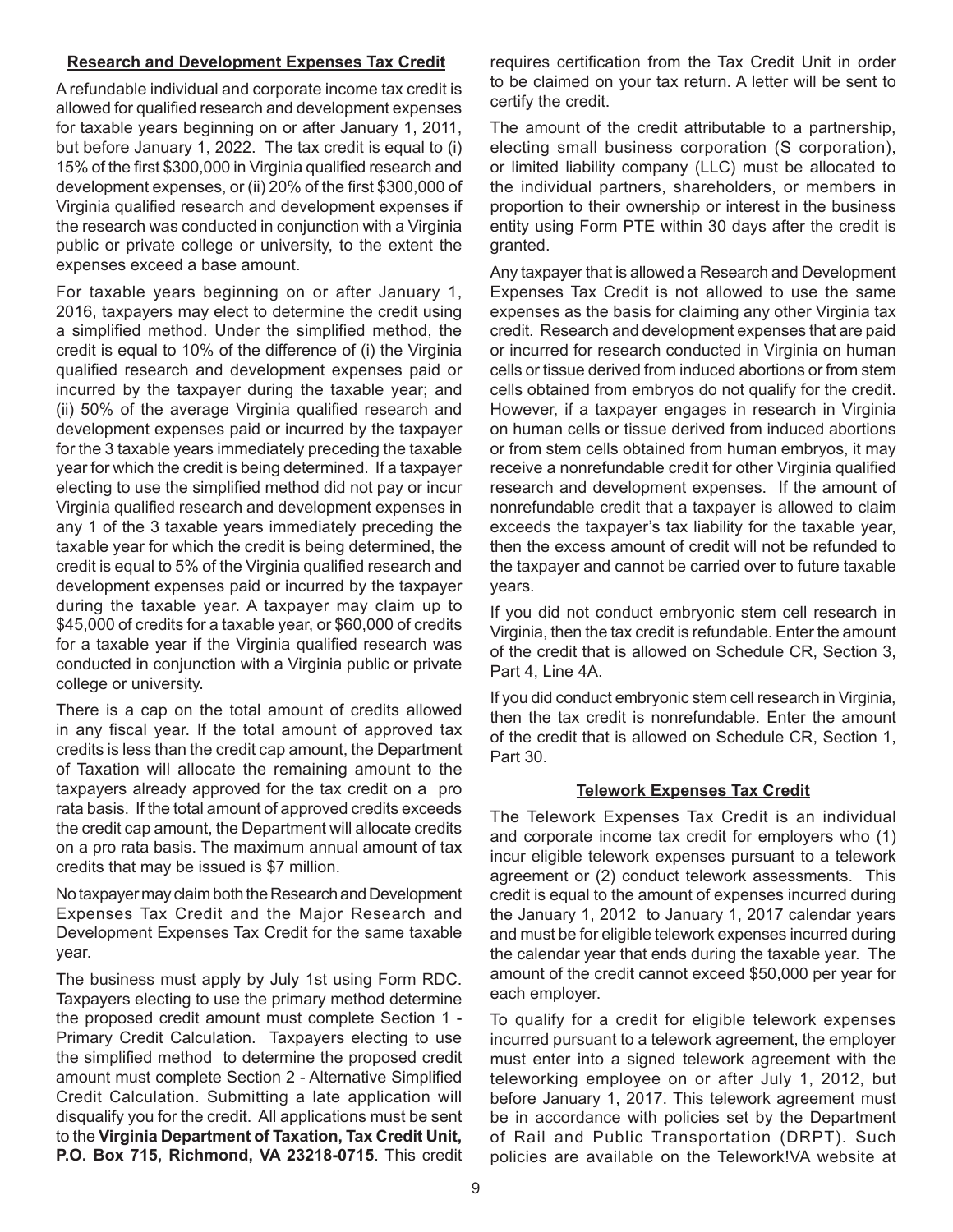**www.teleworkva.org**. The maximum amount of expenses that can be used in determining the amount of this portion of the credit is \$1,200 per employee.

The portion of the credit for telework assessment expenses is equal to the costs of preparing an assessment, not to exceed \$20,000. This portion of the credit can only be claimed once by an employer.

Taxpayers may claim this credit for taxable years beginning on or after January 1, 2012, but before January 1, 2017. The aggregate amount of tax credits that will be issued is capped at \$1 million annually. If credit applications exceed the \$1 million cap, credits will be allocated on a pro rata basis.

The amount of credit claimed cannot exceed the tax liability of the taxpayer. There is no carryforward of any unused credit. Accordingly, even if a taxpayer is granted a credit amount, he or she must have sufficient tax liability in order to claim the full credit amount. If the amount of credit granted exceeds the taxpayer's tax liability, he or she may only claim the credit up to the amount of his tax liability for the taxable year. To be eligible for this credit, the employer is not allowed to deduct the qualified expenses in any taxable year. If these expenses are deducted for federal purposes, they will need to be included as an addition on the Virginia return. Taxpayers are not eligible for this tax credit if any other income tax credit is claimed for the same expenses.

To qualify for the credit, the employer cannot claim another Virginia income tax credit on the jobs, wages or other expenses for the same employee.

Taxpayers are required to apply to the Department of Taxation to reserve a portion of the credit. The reservation application must be filed between September 1 and October 31 of the year preceding the taxable year for which the tax credit is earned. The Department of Taxation will provide tentative approval by December 31. If the applications for the credit exceed the cap, the credits will be allocated to taxpayers on a pro rata basis. To be eligible to claim the credit, a Telework Expenses Tax Credit Confirmation Application must be filed by April 1 of the year following the calendar year that the eligible expenses were incurred.

Information on the application process is available from the **Virginia Department of Taxation, Tax Credit Unit, P. O. Box 715, Richmond, VA 23218-0715,** or call **804- 786-2992.**

### **Education Improvement Scholarships Tax Credit**

For taxable years beginning on or after January 1, 2014, but before January 1, 2028, an income tax credit may be claimed for monetary or marketable securities donations made to scholarship foundations included on an approved list published by the Virginia Department of Education. Credits may be earned in taxable years beginning on or after January 1, 2013, but before January 1, 2028. Tax credits earned during the taxable year must be claimed beginning with the taxable year during which they were earned. The credit is equal to 65% of the monetary or marketable securities donation made to the scholarship foundation. The credit can be claimed against the individual income tax, corporate income tax, bank franchise tax, insurance premiums license tax, or tax on public service corporations. For individuals, the minimum value of any monetary or marketable securities donation eligible for a tax credit is \$500 in a taxable year, and the maximum value of monetary or marketable securities donations eligible for tax credits is the first \$125,000 in value of donations made in a taxable year. Such limitations on the minimum and maximum values of donations eligible for tax credits in a taxable year do not apply to donations made by any business entity, including a sole proprietorship.

Tax credits will be awarded to taxpayers on a firstcome, first-served basis in accordance with procedures established by the Virginia Department of Education. The total amount of credits available in any fiscal year is capped at \$25 million. Any unused tax credits may be carried over for the next 5 succeeding taxable years or until the total amount of credit has been taken, whichever is sooner. For additional information on how to qualify for certification, contact **the Virginia Department of Education, 21st Floor, P.O. Box 2120, Richmond, VA 23218-2120, Attn: Scholarships Tax Credits Program.**

#### **Major Research and Development ExpensesTax Credit**

For taxable years beginning on or after January 1, 2016, but before January 1, 2022, a taxpayer with Virginia qualified research and development expenses for the taxable year in excess of \$5 million may claim a nonrefundable tax credit against the tax levied against the individual or corporate income taxes in an amount equal to 10% of the difference between (i) the Virginia qualified research and development expenses paid or incurred by the taxpayer during the taxable year and (ii) 50% of the average Virginia qualified research and development expenses paid or incurred by the taxpayer for the 3 taxable years immediately preceding the taxable year for which the credit is being determined. If the taxpayer did not pay or incur Virginia qualified research and development expenses in any 1 of the 3 taxable years immediately preceding the taxable year for which the credit is being determined, the tax credit is equal 5% of the Virginia qualified research and development expenses paid or incurred by the taxpayer during the relevant taxable year.

No more than \$20 million in tax credits can be issued in any fiscal year. If the approved applications for the tax credits allowed exceed \$20 million for any taxable year, the credits will be allocated proportionately among all qualified taxpayers.

No taxpayer is permitted to claim credits in excess of 75% of the income tax imposed on the taxpayer for the taxable year. Any credit not usable for the taxable year for which the credit was first allowed may be carried over for credit against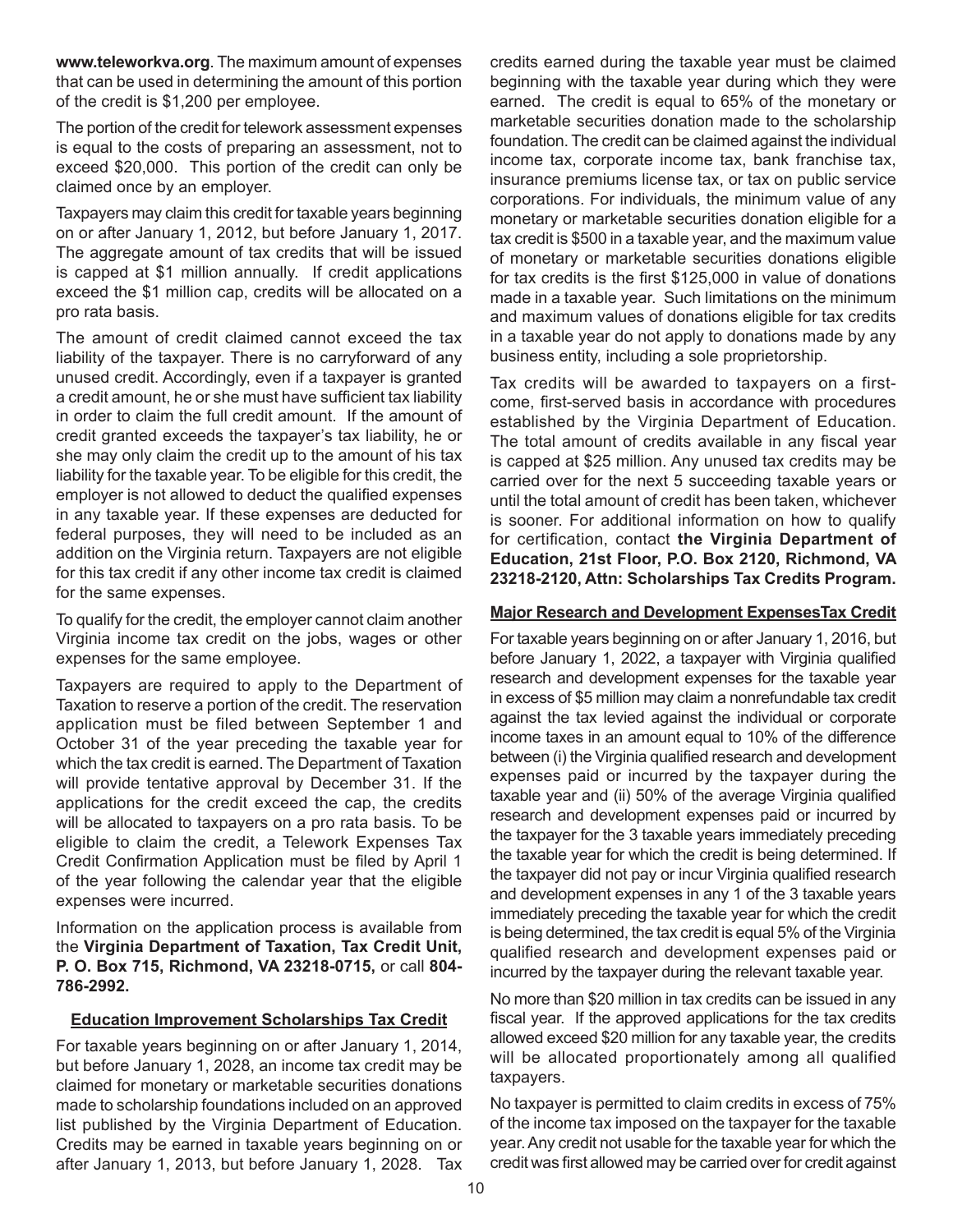the income taxes of the taxpayer in the next 10 succeeding taxable years or until the total amount of the tax credit has been taken, whichever is sooner.

Any taxpayer who claims the tax credit for Virginia qualified research and development expenses pursuant to this section shall not use such expenses as the basis for claiming any other credit provided under the Code of Virginia.

Applications for the tax credit must be received by the Department no later than July 1 of the calendar year following the close of the taxable year in which the expenses were paid or incurred. To apply the business must file **Form MRD**. Submitting a late application will disqualify you from the credit. All applications must be sent to the **Virginia Department of Taxation, Tax Credit Unit, P. O. Box 715, Richmond, VA 23218-0715**. This credit requires certification from the Tax Credit Unit to be claimed on your tax return. A letter will be sent to certify the credit.

No taxpayer may claim both the Research and Development Expenses Tax Credit and the Major Research and Development Expenses Tax Credit for the same taxable year.

No tax credit shall be allowed for any expenses that are paid for or incurred by a taxpayer for research conducted in the Commonwealth on human cells or tissue derived from induced abortions or from stem cells obtained from human embryos. The foregoing provision shall not apply to research conducted using stem cells other than embryonic stem cells.

### **Food Crop Donation Tax Credit**

For taxable years beginning on or after January 1, 2016, but before January 1, 2022, any person engaged in the business of farming as defined under 26 C.F.R. § 1.175- 3 that donates food crops grown by the person in the Commonwealth to a nonprofit food bank may claim a credit against the tax levied against the individual or corporate income taxes for the taxable year of the donation. The amount of the credit is equal to 30% of the fair market value of such crops. No taxpayer is permitted to claim more than \$5,000 in credits for a taxable year. Any unused credit amount can be carried forward for 5 years.

The credit is only allowed if (i) the use of the donated food crops by the donee nonprofit food bank is related to providing food to the needy, (ii) the donated food crops are not transferred for use outside the Commonwealth or used by the donee nonprofit food bank as consideration for services performed or personal property purchased, and (iii) the donated food crops, if sold by the donee nonprofit food bank, are sold to the needy, other nonprofit food banks, or organizations that intend to use the food crops to provide food to the needy.

No more than \$250,000 in tax credits can be issued in any fiscal year.

The business must apply for the credit by April 1st using **Form FCD.** Submitting a late application will disqualify you from the credit. All applications must be sent to the **Virginia Department of Taxation, Tax Credit Unit, P. O. Box 715, Richmond, VA 23218-0715**. This credit requires certification from the Tax Credit Unit to be claimed on your tax return. A letter will be sent to certify the credit.

## **Coalfield Employment Enhancement Tax Credit**

For taxable years beginning on or after January 1, 1996, but before January 1, 2017 a tax credit may be earned by individuals, estates, trusts and corporations who have an economic ownership interest in coal mined in Virginia. Credits may be claimed for taxable years beginning on or after January 1, 1999. Compute the allowable credit on **Form 306** and report it on Schedule CR for the taxable year in which the credit is claimed and/or earned.

### **Virginia Coal Employment and Production Incentive Tax Credit**

This credit may be allocated between a qualifying electricity generator and qualifying person with an economic interest in coal. The allocation of this credit may not exceed \$3 per ton. All credits earned on or after January 1, 2006, or prior to July 1, 2016, which are allocated to persons with an economic interest in coal, may be redeemed by the Tax Commissioner if the credits exceed the taxpayer's state tax liability for the applicable taxable year. To claim this credit, you must complete the **Form 306, Form 306T** and any applicable attachments.

# **Motion Picture Production Tax Credit**

Qualifying motion picture production companies are eligible to receive a series of refundable individual and corporate income tax credits in the aggregate amount of \$2.5 million for the 2010-2012 biennium and \$5 million for the 2012-2014 biennium. Effective July 1, 2014, (fiscal year 2015), and each fiscal year thereafter, the cap amount increases to \$6.5 million. *Base-Income Tax Credit:* The base credit available is 15% of all qualifying expenses (including wages), with a bonus of 5% if the production is filmed in an economically distressed area of the Commonwealth, making the total base credit available up to 20% of qualifying expenses.

*Additional Virginia Resident Credit:* The production company is allowed an additional credit of 10 to 20% of the total aggregate payroll for Virginia residents employed in connection with the motion picture production. For companies that spend at least \$250,000 in total production costs in the Commonwealth, but not more than \$1 million, the credit will equal 10% of the total Virginia resident aggregate payroll. For companies that spend over \$1 million in total production costs in the Commonwealth, the credit will equal 20% of the total aggregate Virginia resident payroll.